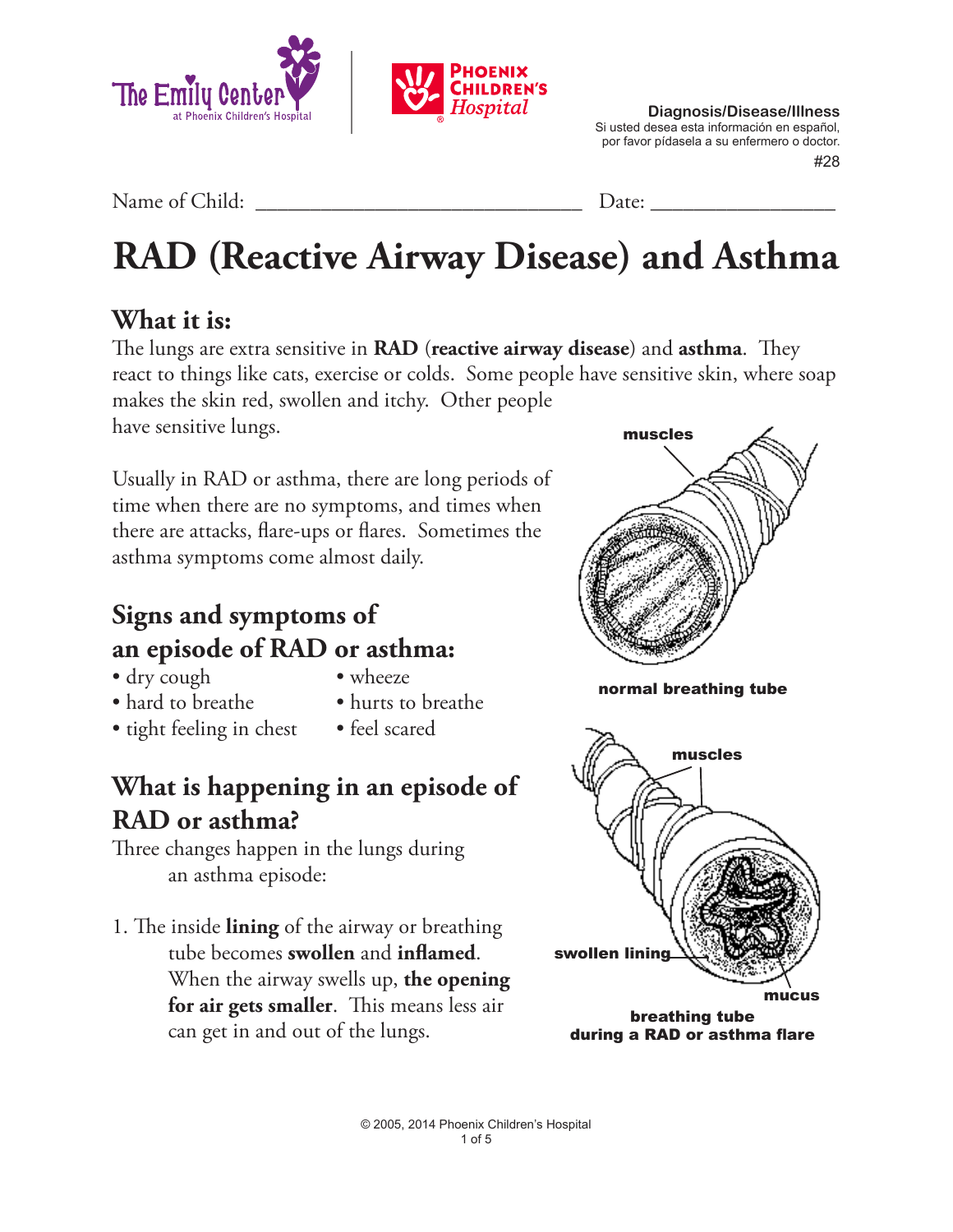- 2. The **muscles** around the airway **tighten** or **spasm**. This is called **bronchoconstriction.** When the airways tighten, they get smaller, and less air can pass through.
- 3. The lungs make **extra mucus**. This can plug the small airways and make it harder to move air in and out of the lungs.

### **The goals of RAD and asthma control are:**

- No symptoms or minor symptoms.
- Sleeping through the night without symptoms.
- No time off from school due to symptoms.
- Being able to be active and play sports.
- No emergency room visits or overnight stays in the hospital.
- Few or no side effects from the medicine for RAD or asthma.

#### **Treatments:**

- Prevent RAD and asthma episodes by knowing what your **triggers** are and keep away from them, if you can.
- Follow your **Asthma Action Plan**.
- A **peak flow meter can** measure how much air you can blow out. The number you get on the meter can tell you if a RAD or asthma flare might start soon.



RAD and asthma can be controlled.

• **Medicine** is used every day to prevent RAD or asthma symptoms, to control the swelling and spasms in the airway and to loosen the mucus.

### **RAD and asthma can be controlled.**

• You and the health care team work together to meet the goals of asthma control. Keep your appointments. Make sure you understand your Asthma Action Plan. Make sure you understand what medicines you need every day and what medicines to take for asthma symptoms.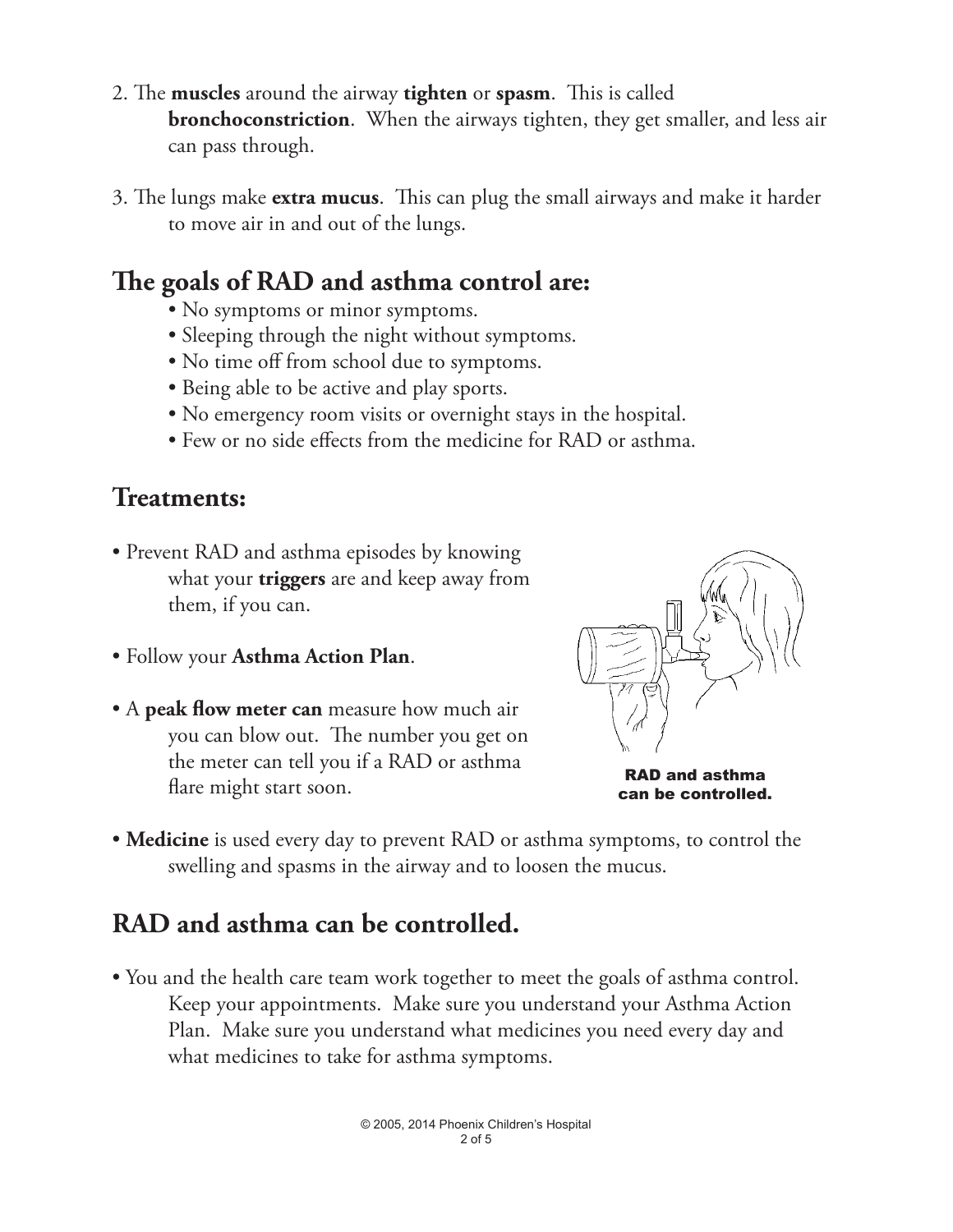• If you are not meeting your asthma goals, talk to your doctor or nurse. They may be able to make changes in your Asthma Action Plan that will help you meet your goals.

#### **Now that you've read this:**

- $\square$  Describe RAD or asthma to your nurse, doctor, or respiratory therapist. (Check when done.)
- $\Box$  Tell your nurse, doctor, or respiratory therapist what you can do to control RAD and asthma. (Check when done.)



If you have any questions or concerns,  $\Box$  call your child's doctor or  $\Box$  call  $\Box$ 

If you want to know more about child health and illness, visit our library at The Emily Center at Phoenix Children's Hospital 1919 East Thomas Road Phoenix, AZ 85016 602-933-1400 866-933-6459 www.phoenixchildrens.org Facebook: facebook.com/theemilycenter Twitter: @emilycenter Pinterest: pinterest.com/emilycenter

Disclaimer

The information provided at this site is intended to be general information, and is provided for educational purposes only. It is not intended to take the place of examination, treatment, or consultation with a physician. Phoenix Children's Hospital urges you to contact your physician with any questions you may have about a medical condition.

> September 19, 2014 • Draft in family review #28 • Written by Judy Harris, MS, RN and updated by Ron Evans, RT Illustrated by Dennis Swain and Irene Takamizu This handout is also available in Spanish as #233/28s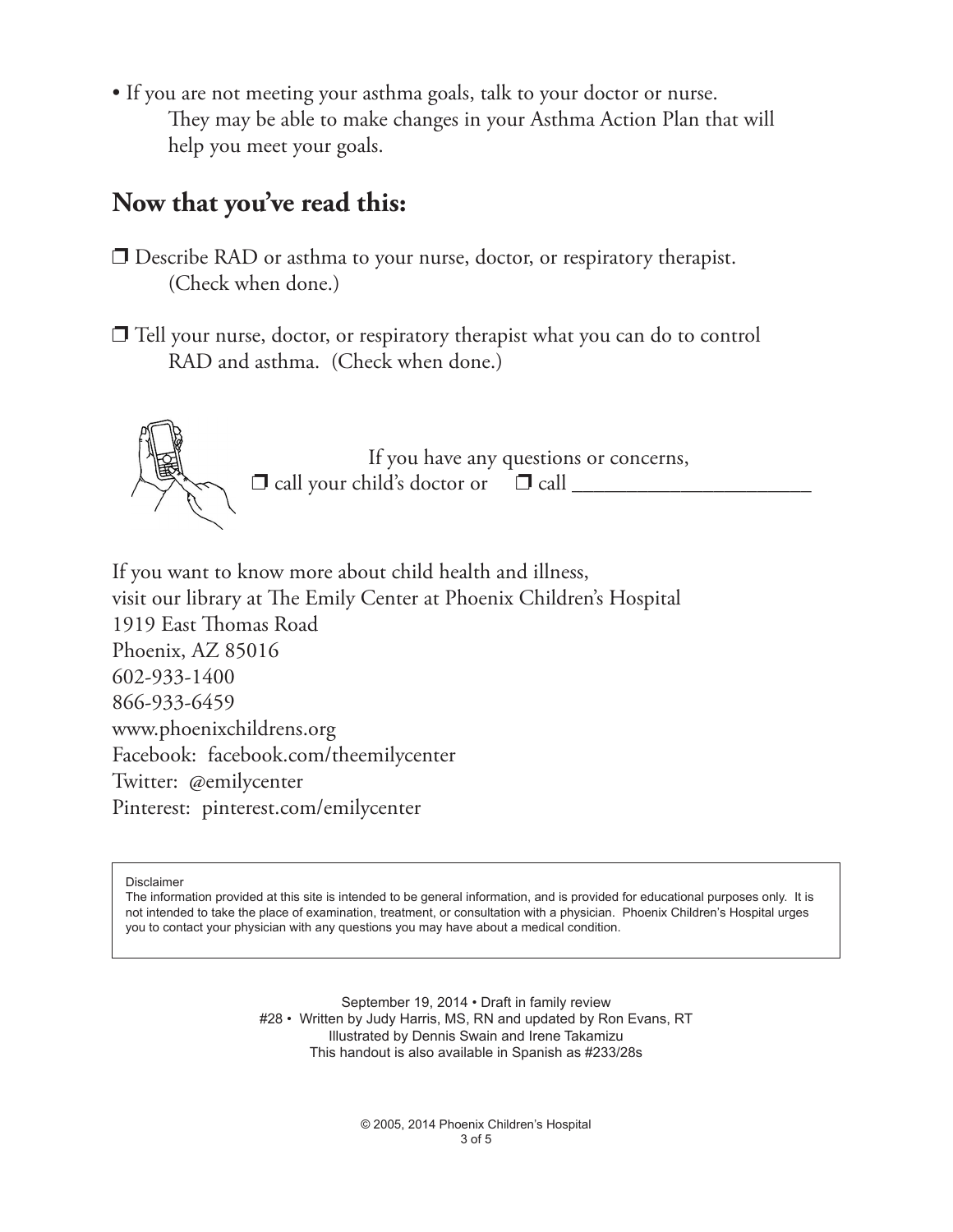

**Diagnosis/Disease/Illness** Si usted desea esta información en español, por favor pídasela a su enfermero o doctor.

#28

## **RAD (Reactive Airway Disease) and Asthma**

Name of Health Care Provider: Date returned:  $\Box$  db

## Family Review of Handout

Health care providers: Please teach families with this handout. Families: Please let us know what you think of this handout.

| Would you say this handout is hard to read?                                                  | $\Box$ Yes | No        |
|----------------------------------------------------------------------------------------------|------------|-----------|
| easy to read?                                                                                | $\Box$ Yes | No        |
| Please circle the parts of the handout that were hard to understand.                         |            |           |
| Would you say this handout is interesting to read?                                           | Yes<br>п.  | <b>No</b> |
| Why or why not?                                                                              |            |           |
|                                                                                              |            |           |
| Would you do anything differently after reading<br>this handout?<br>If yes, what?            | J Yes      | <b>No</b> |
| After reading this handout, do you have any<br>questions about the subject?<br>If yes, what? | $\Box$ Yes | No.       |
|                                                                                              |            |           |